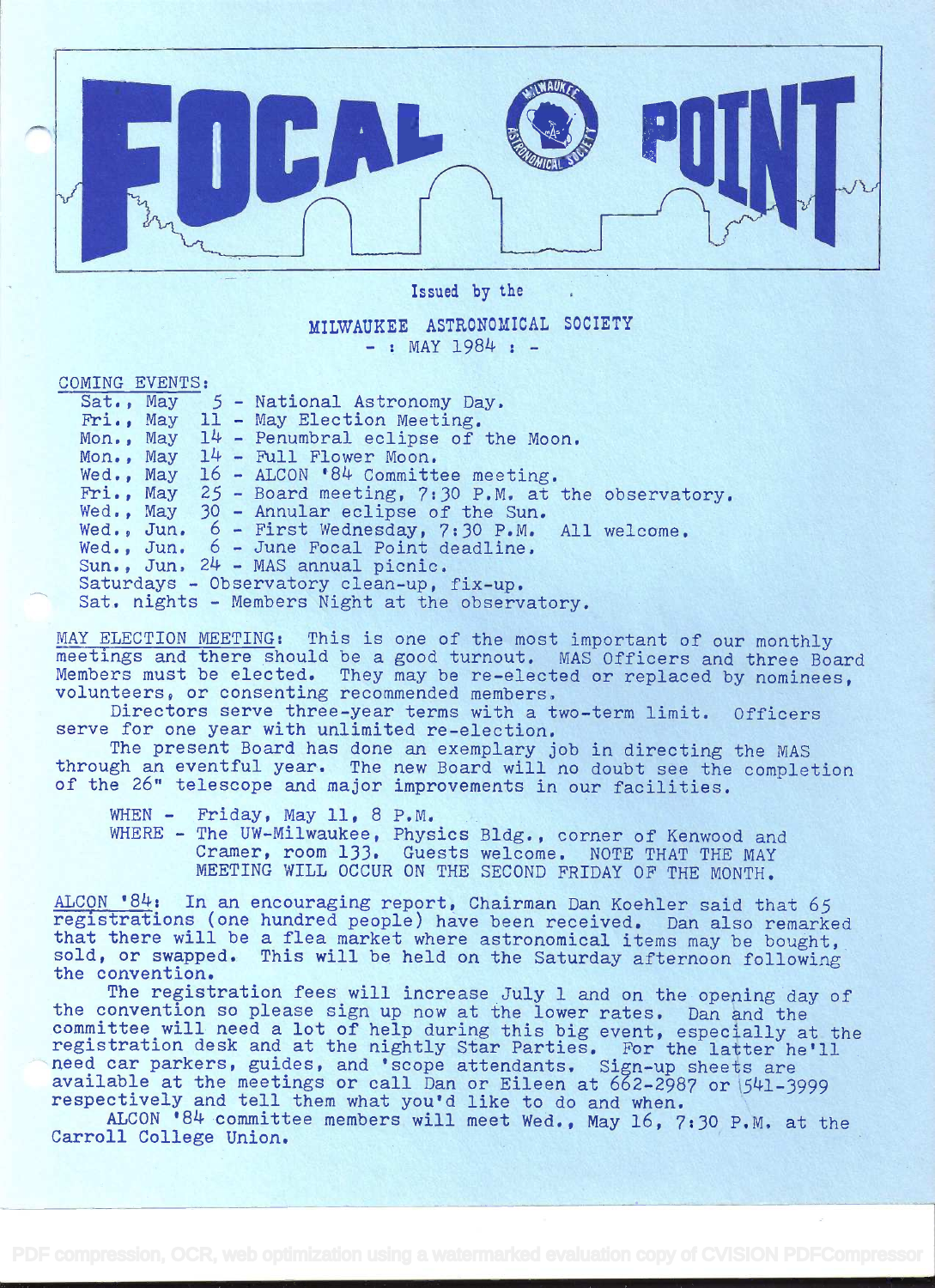THE OPEN HOUSE PROGRAM is an important service the Milwaukee Astronomical Society annually offers to the public. Thousands of people have visited us and enjoyed our hospitality. Many have become members, some remaining for many years.

Once again our New Berlin facilities will be hosting several Open Houses beginning Saturday, May 5, which is celebrated country-wide as National Astronomy Day.

Members who want to volunteer as guides, 'scope attendants, and car parkers may sign up at the May meeting or call any MAS officer. We can expect large crowds on clear nights especially since Mars, Jupiter, and Saturn will be prominent this summer.

## MAY SKY SHOWS

Both the Sun and Moon will star in celestial events this month. There will be a penumbral eclipse of the Moon during the evening of May  $14-15$  starting at  $9:42$  P.M., max. at  $11:40$  P.M., and ending at  $1:38$ A.M., all times CDT. While there'll be little to see except some darkening at the southern limb, viewers will get an idea of what a penumbral eclipse is like, and the Moon will be in conjunction with Saturn and brilliant Mars.

There will be an annular eclipse of the Sun during the morning of May 30, The Moon will nearly blot out the Sun--it will be surrounded by <sup>a</sup> bright ring.

In the United States, the Moon's shadow will cut just northwest of' New Orleans, cross Atlanta, Petersburg, Virginia, and exit the USA by crossing over Chesapeake Bay, Miiwaukeans will see a partial eclipse starting at approximately 10:10 A.M. CDT. The November, 1983 Sky and Telescope, P. 400, gives complete eclipse details. WARNING! DO NOT OBSERVE WITHOUT ADEQUATE EYE PROTECTION. BETTER USE INDIRECT VIEWING  $METHODS.$  SEE S & T, PAGE 403.

<sup>A</sup>FAVORABLE OPPOSITION WILL SOON OCCUR as Mars and Earth align with the Sun. At 6 A.M. on May 19, only 49<sup>1</sup>/<sub>2</sub> million miles will separate the two planets, resulting in a large, radiant Martian disc. According to Mr. Roger Gordon of the Lehigh Valley Amateur Astronomical Society, Allentown, Pa., it takes many nights of patient observing to train the eye to see significant Martian surface details. Using 60x-80x per inch for refractors or 5oox-600x for 6'-12' reflectors should be adequate, seeing conditions permitting.

OBSERVATORY NEWS: What your Society now needs more than anything else is help in getting the New Berlin facilities shipshape, Many guests will arrive from near and far to attend ALCON '84. We expect most or all of them to visit the observatory.

No new projects will be started. Most of what can't be picked up will be painted. What can be picked up will be put in its proper place or discarded. If it walks we will smile and offer help. The tasks will concentrate on maintenance, housekeeping, and cosmetics. None are complicated.

Schedules are being prepared. Teams will be formed. Expect a phone<br>Kaybolders will be expected to oversee individual projects. How call. Keyholders will be expected to oversee individual projects.

many hours can you pledge?<br>And please bring equipment. Mechanics, bring tools; painters, bring And please bring equipment. Mechanics, bring tools; painters, bring brushes, scrapers, thinner, rags; housekeepers, bring brooms, buckets, soap, rags, vacuums; groundskeepers, bring shovels, grass trimmers. Men, bring the ladies.

Work parties will meet every Saturday morning at 10. Leave when you like. Can we do the job in 13 Saturdays?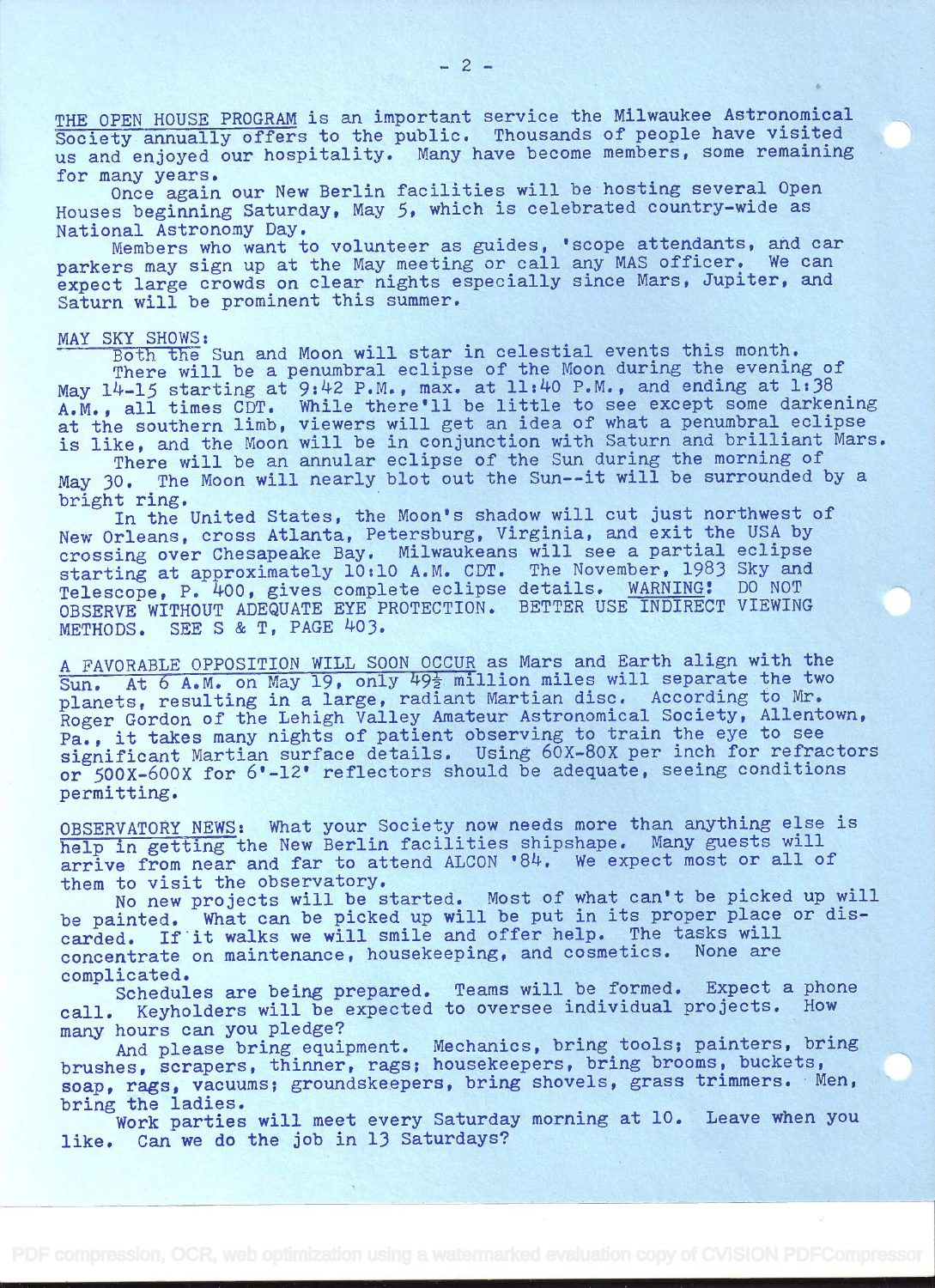## THE MESSIER CLUB By Brian Cieslak. MAS IHW Coordinator

Are you interested in learning your way around the evening sky and observing deep sky objects like galaxies, star clusters, and nebulas? Then the MESSIER CLUB is for you!

The MESSIER CLUB is an observing program sponsored by the Astronomical League which is getting novice astronomers outdoors searching the dark skies for the objects found in Messier's Catalog. Upon observing 70 of the 107 ohjects in the Messier catalog you can receive an impressive certificate to add to your collection of acheivements, You can also earn an Honorary Citation for observing all 107 objects.

What you really gain from the MESSIER CLUB is the experience of being part of an observing program. Using your telescope to search out objects and then recording your observations in a log so others can study your data or you can refer to your observations at a later date.

Your observing log must contain the following data in order to qualify for a MESSIER CLUB Certificate:

- 1) Type and size of telescope including power used for each observation.
- 2) Seeing conditions;which is the magnitude of the faintest star visible with the naked eye.
- 3) Your log should also contain notes on how the object looked to you, i.e. shape of the object, color, number of stars, etc.

Once you have observed 70 or more objects your log must be verified by the local society's MESSIER CLUB official. At MAS that's Brian Cieslak. He will then send a request for your certificate from the League.

If you have your own telescope you can make all your observations in your own backyard if you want, but if you don't have a telescope you are welcome to use anyof the scopes at the observatory. Saturday ights ara member nights at the observatory which gives you priority over the keyholders as far as using the equipment. The observatory staff will be there to help you out and answer questions. You can also come. out during the week too, but keyholders have priority over the equipment. Since we have two 12.5" and a dozen 10" scopes we have never had an equipment shortage. Just call the observatory to be sure its open.

If you want to know more about the MESSIER CLUB and use of the observatory come out to the next observatory meeting. We'll have a sample certificate for you to look at as well as sample log sheets. If it's clear out we can break out the telescopes and get started toward our MESSIER CLUB certificates.